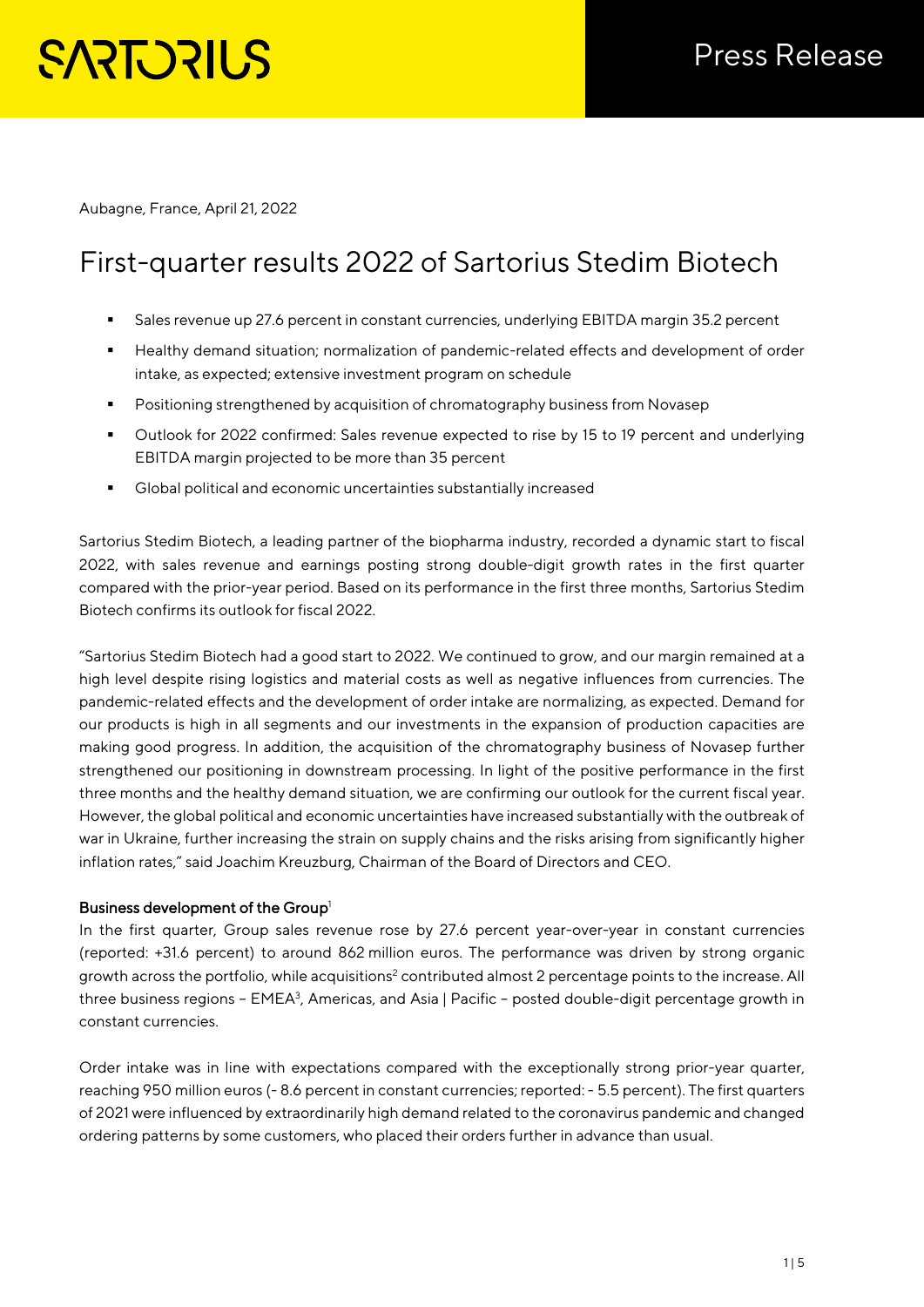As a result from the growth in sales revenue, underlying EBITDA rose by 31.1 percent to 304 million euros in the first quarter. The corresponding margin remained largely stable at 35.2 percent (prior-year quarter: 35.4 percent) despite being impacted by negative currency effects. Relevant net profit rose 34.4 percent to 203 million euros, and underlying earnings per share were 2.21 euros (prior-year quarter: 1.64 euros).

## Key financial indicators

The Sartorius Stedim Biotech Group continues to have a very sound balance sheet and financial base. As of March 31, 2022, its equity ratio stood at 48.1 percent (December 31, 2021: 43.9 percent). Net debt to underlying EBITDA remained at 0.4 percent, as at year-end 2021. Cash flow from investing activities stood at –77 million euros as planned, compared to –62 million euros in the first quarter of 2021. The ratio of capital expenditures (CAPEX) to sales revenue reached 8.9 percent, compared with 9.5 percent in the prior-year period.

### Increase in the number of employees

As of March 31, 2022, Sartorius Stedim Biotech employed a total of 11,400 people worldwide, representing a headcount increase of 991 from the end of December 2021.

## Outlook for fiscal 2022 confirmed

The management confirms the outlook for the current fiscal year. Consolidated sales revenue is expected to increase by about 15 percent to 19 percent, with non-organic growth from acquisitions projected to contribute about 2 percentage points. The company's underlying EBITDA margin is expected to reach more than 35 percent this year.

The CAPEX ratio is anticipated to be about 14.5 percent and net debt to underlying EBITDA to be about 0.2 at year-end. Possible further acquisitions are not included in this projection.

*All forecasts are based on constant currencies, as in the past years. In addition, management points out that the dynamics and volatilities in the life science and biopharma sectors have increased over the past years and the coronavirus pandemic has further amplified these trends. Accordingly, current forecasts show even higher uncertainties than usual. Furthermore, the forecasts are based on the assumption of no further deterioration in the geopolitical and global economic situation, supply chains and inflation, and no new large-scale restrictions in connection with the coronavirus pandemic.* 

1 Sartorius Stedim Biotech publishes alternative performance measures that are not defined by international accounting standards. These are determined with the aim of improving the comparability of business performance over time and within the industry.

- Order intake: all customer orders contractually concluded and booked during the respective reporting period
- Underlying EBITDA: earnings before interest, taxes, depreciation and amortization and adjusted for extraordinary items
- Relevant net profit: profit for the period after non-controlling interest, adjusted for extraordinary items and non-cash amortization, as well as based on the normalized financial result and the normalized tax rate
- Ratio of net debt to underlying EBITDA: quotient of net debt and underlying EBITDA over the past 12 months, including the pro forma amount contributed by acquisitions for this period

2 Acquisition of CellGenix, Xell and the Novasep chromatography division 3 EMEA = Europe, Middle East, Africa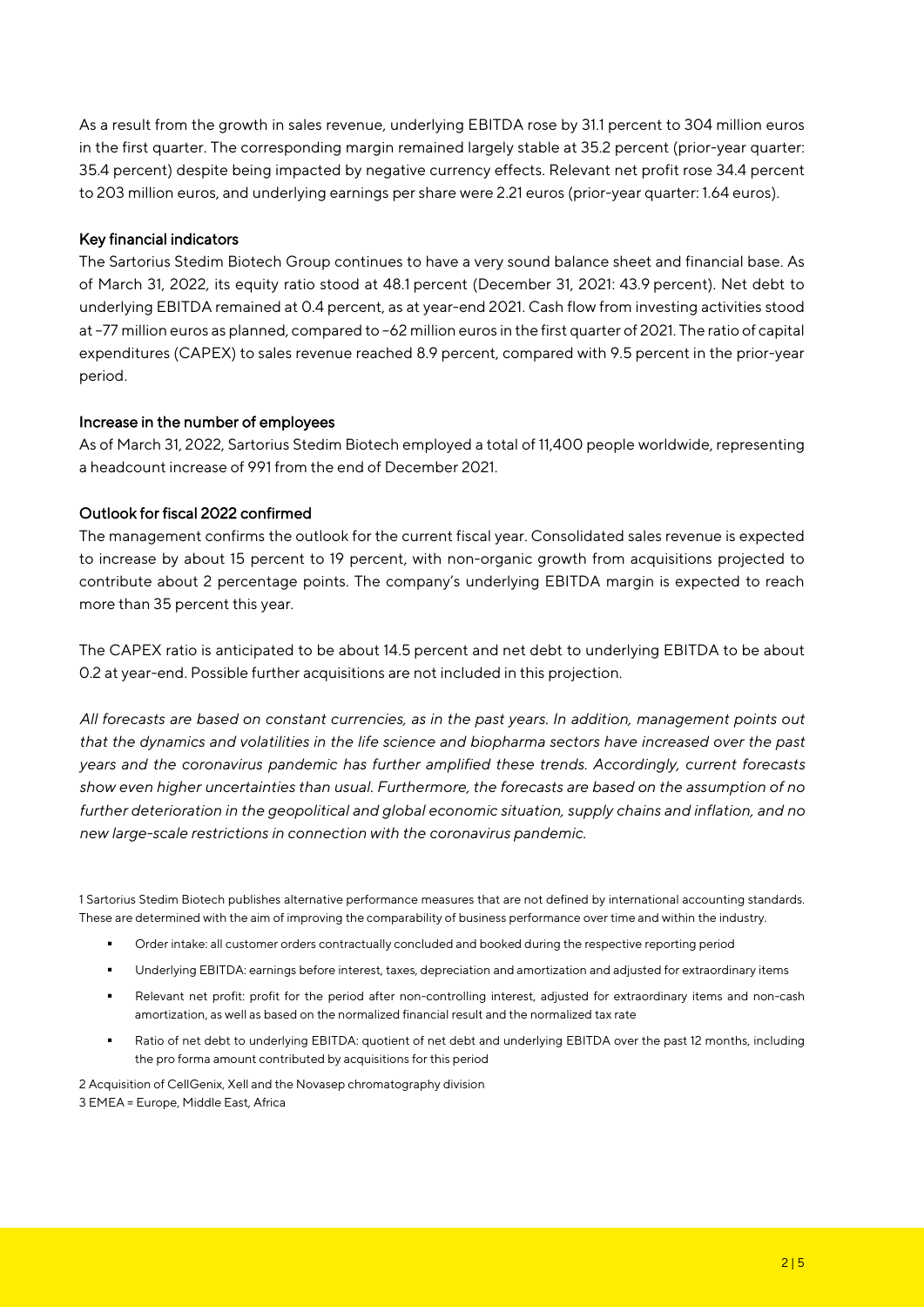This press release contains forward-looking statements about the future development of the Sartorius Stedim Biotech Group. Forward-looking statements are subject to known and unknown risks, uncertainties and other factors that could cause actual results to differ materially from those expressed or implied by such statements. Sartorius Stedim Biotech assumes no liability for updating such statements in light of new information or future events. Sartorius Stedim Biotech shall not assume any liability for the correctness of this release. The original French press release is the legally binding version.

## Conference call

Joachim Kreuzburg, Chairman of the Board of Directors and CEO of the Sartorius Stedim Biotech Group, will discuss the company's business results with analysts and investors in a conference call at 3.30 p.m. CEST on April 21, 2022.You may register by clicking on the following link: [https://services.choruscall.com/mediaframe/webcast.html?webcastid=sG0DnuJJ](https://eur02.safelinks.protection.outlook.com/?url=https%3A%2F%2Fservices.choruscall.com%2Fmediaframe%2Fwebcast.html%3Fwebcastid%3DsG0DnuJJ&data=04%7C01%7CTimo.Lindemann%40Sartorius.com%7Ceac358db39cc4503313308da1e00647c%7C8c7a02b0b4094a1483326772575f453b%7C0%7C0%7C637855285206857557%7CUnknown%7CTWFpbGZsb3d8eyJWIjoiMC4wLjAwMDAiLCJQIjoiV2luMzIiLCJBTiI6Ik1haWwiLCJXVCI6Mn0%3D%7C3000&sdata=PK%2FkcPh05GAIw2o2vR7MSuuzMR1FV1Lh6%2BeIFcgx594%3D&reserved=0)

### More information

https://www.sartorius.com/en/company/newsroom

### Financial calendar

July 21, 2022 Publication of the first-half figures (January to June 2022) October 19, 2022 Publication of nine-month figures (January to September 2022)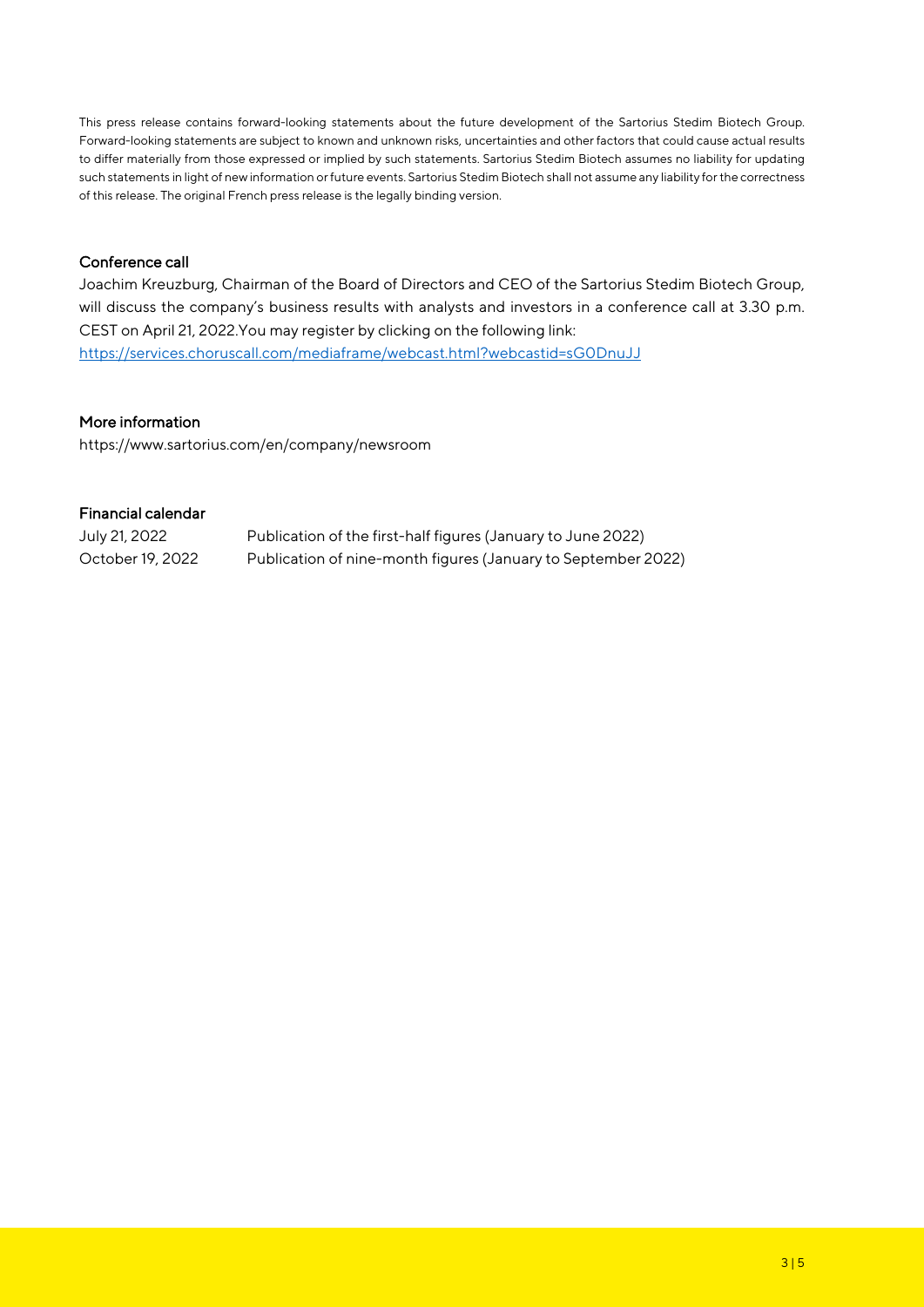## Key figures for the first quarter of 2022

| In millions of $\epsilon$                     | Q1    | Q1                | $\Delta$ in % | $\Delta$ in %   |
|-----------------------------------------------|-------|-------------------|---------------|-----------------|
| unless otherwise specified                    | 2022  | 2021 <sup>1</sup> | Reported      | cc <sup>2</sup> |
| Order Intake and Sales Revenue                |       |                   |               |                 |
| Order intake                                  | 949.7 | 1,004.4           | $-5.5$        | $-8.6$          |
| Sales revenue                                 | 862.5 | 655.2             | 31.6          | 27.6            |
| <b>EMEA</b>                                   | 348.6 | 284.1             | 22.7          | 22.9            |
| Americas                                      | 293.7 | 204.0             | 44.0          | 34.7            |
| Asia   Pacific                                | 220.2 | 167.1             | 31.8          | 26.9            |
| <b>Results</b>                                |       |                   |               |                 |
| EBITDA <sup>3</sup>                           | 303.7 | 231.6             | 31.1          |                 |
| EBITDA margin <sup>3</sup> in %               | 35.2  | 35.4              |               |                 |
| Underlying net profit <sup>4</sup>            | 203.4 | 151.3             | 34.4          |                 |
| Earnings per share <sup>4</sup> in $\epsilon$ | 2.21  | 1.64              | 34.5          |                 |
| Net profit <sup>5</sup>                       | 270.1 | 125.8             | 114.7         |                 |

1 The figures for the first quarter 2021 were restated due to the finalization of the purchase price allocation for the acquisitions of BIA Separations and WaterSep BioSeparations

2 In constant currencies

3 Underlying EBITDA = earnings before interest, taxes, depreciation and amortization, and adjusted for extraordinary items

4 Relevant / underlying net profit = net profit after non-controlling interest; adjusted for extraordinary items and non-cash

amortization, as well as based on a normalized financial result and normalized tax rate

5 After non-controlling interest

### Reconciliation

| In millions of $\epsilon$<br>unless otherwise specified | Q1<br>2022 | Q1<br>2021 |
|---------------------------------------------------------|------------|------------|
| EBIT (operating result)                                 | 261.3      | 198.3      |
| Extraordinary items                                     | 1.8        | 1.7        |
| Depreciation and amortization                           | 40.7       | 31.6       |
| <b>Underlying EBITDA</b>                                | 303.7      | 231.6      |

| In millions of $\epsilon$                            | Q1      | Q1      |
|------------------------------------------------------|---------|---------|
| unless otherwise specified                           | 2022    | 2021    |
| EBIT (operating result)                              | 261.3   | 198.3   |
| Extraordinary items                                  | 1.8     | 1.7     |
| Amortization   IFRS 3                                | 14.9    | 10.0    |
| Normalized financial result <sup>2</sup>             | $-2.7$  | $-2.5$  |
| Normalized income tax (26%) <sup>3</sup>             | $-71.6$ | $-54.0$ |
| Underlying net result                                | 203.7   | 153.6   |
| Non-controlling interest                             | $-0.3$  | $-2.3$  |
| Underlying net result after non-controlling interest | 203.4   | 151.3   |
| Underlying earnings per share (in $\epsilon$ )       | 2.21    | 1.64    |

1 The figures for the first quarter 2021 were restated due to the finalization of the purchase price allocation for the acquisitions of BIA Separations and WaterSep BioSeparations

2 Financial result excluding fair value adjustments of hedging instruments and currency effects relating to financing activities and change in valuation of earn-out liability

3 Normalized income tax based on the underlying profit before taxes and non-cash amortization